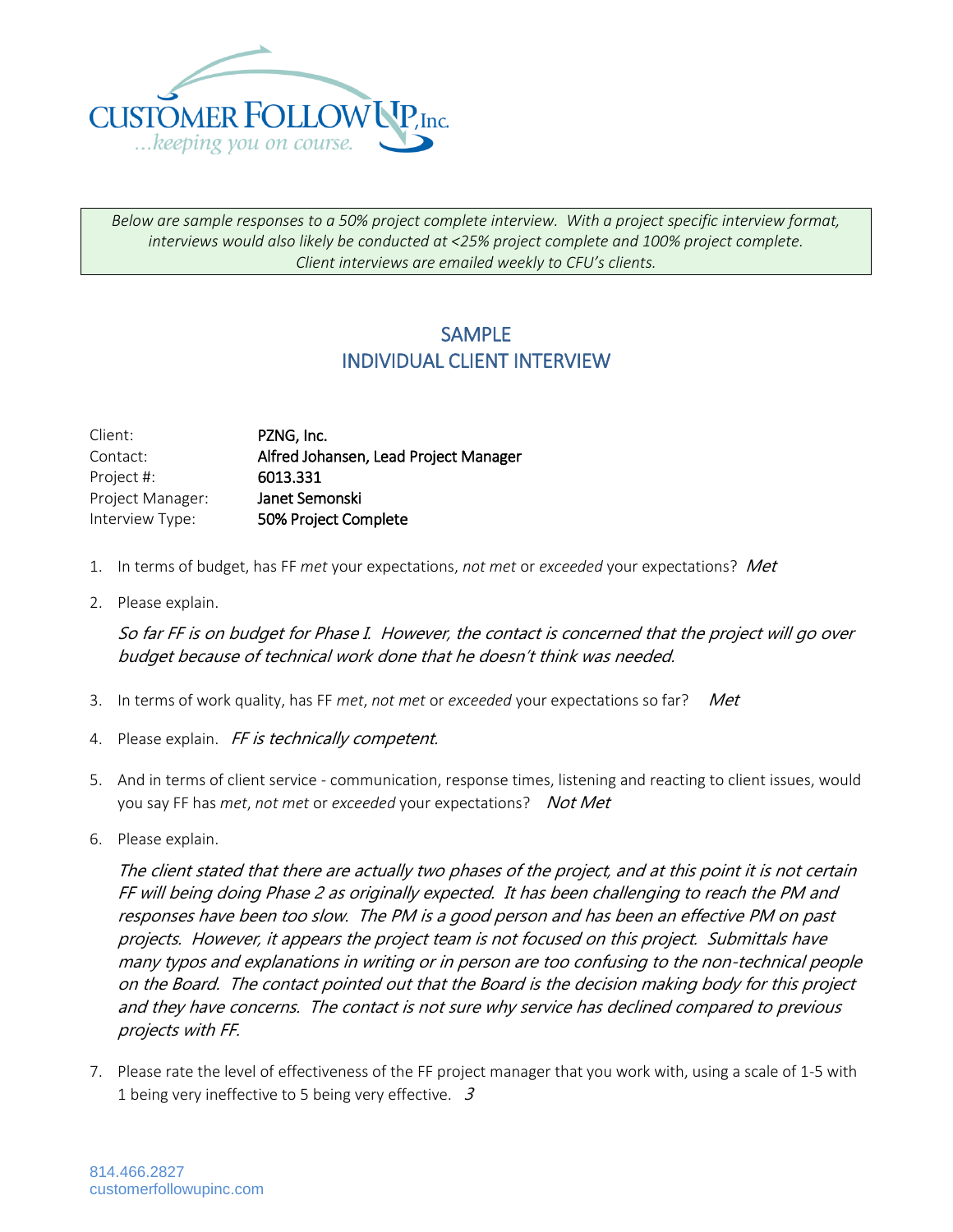8. Please explain.

The client again stated that the project manager was very effective on previous projects. However, on this project she seems to be spread too thin. Her project team does not appear to be focused and does not seem to know Phase 2 is at stake.

- 9. Rate your level of satisfaction with the effectiveness of FF in their resolution of any issues or concerns that you may have had using the scale of 1-5 with 1 being very dissatisfied to 5 being very satisfied.  $3$
- 10. Please explain.

It takes too long for an issue to be addressed. But once it is addressed, resolution is good.

- 11. Please rate the level of FF's technical competence using a scale of 1-5 with 1 being very incompetent to 5 being very competent.  $5$
- 12. Please explain.

FF's technical work is always high quality. But the Board chair has asked if there are other firms that also do high quality work.

13. Are there any particular qualities of FF's that you view as strengths (cost savings, time savings, imaginative solutions, high quality, etc.)?

 $\Box$  Communication  $\Box$  Client service  $\Box$  Expertise  $\Box$  High quality  $\Box$  None offered

14. At this point in the project do you expect the project goals will be met? Not sure

14a. If no or not sure, please explain.

The contact hopes to continue with FF, but the Board is indicating that other firms should be considered for Phase 2.

15. If you were to make the decision again, would you use FF? Not sure

15a. If no or not sure about making the same decision, please explain.

The contact is unsure since the service has dropped off.

16. Can you offer any suggestions for ways that FF could have served you better?

The client reiterated that in the project kick-off meeting he emphasized that responses to his questions/concerns had to be very quick because he answers to the Board. At first FF was very responsive, but now response times have diminished greatly. FF needs to return to their previous service standards. And more face-to-face meetings would be appreciated.

17. Would you recommend FF to a colleague? Not sure

17a. If no or not sure about recommending, please explain.

FF is still doing high quality technical work but at this point in the project it has become too challenging to get answers to questions/concerns.